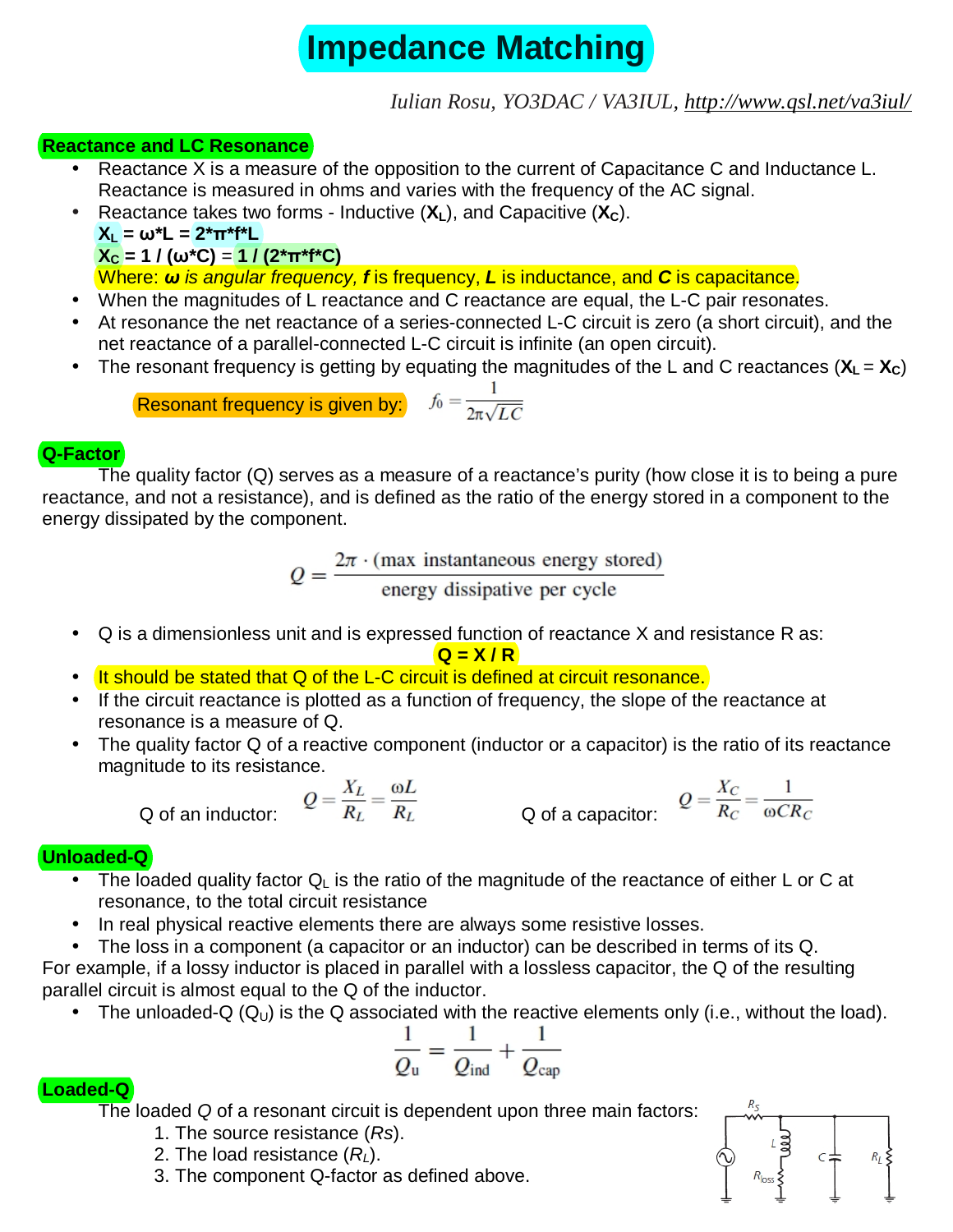The resonant circuit sees an equivalent  $R_P$  resistance,  $R_S$  in parallel with  $R_L$ , as the load. The *R<sub>P</sub>* resistance is smaller in value than either  $R_S$  or  $R_L$   $\qquad R_P = (R_S * R_L) / (R_S + R_L)$ 

Assuming lossless components:  $Q = \frac{R_p}{Y}$ 

*R<sup>P</sup>* = equivalent parallel resistance of *R<sup>S</sup>* and *R<sup>L</sup>*  $X_P$  = inductive or capacitive reactance (both equal at resonant frequency)

- To optimize the loaded-Q there are two options. First, we can select the optimum values for source and load impedances, or second, we can use different ratio values for L and C.
- Decreasing the  $R_P$  will decrease the Q of the resonant circuit, and an increase in  $R_P$  will increase the Q of the circuit. Can get the same effect if we keep *R<sup>P</sup>* constant and varying *XP.*

#### *Example:*

Using a parallel L-C circuit, at the same resonant frequency (178MHz), we get different Q values just changing the L and C values, when keeping  $R_P$  constant (50 Ω).

- If *R<sup>P</sup>* = 50 Ω, C = 8pF, L = 100nH, at 178MHz we get: *X<sup>P</sup> = X<sup>C</sup> = X<sup>L</sup>* = 111.8 Ω, results Q = 0.45

- If *R<sup>P</sup>* = 50 Ω, C = 400pF, L = 2nH, at 178MHz we get: *X<sup>P</sup> = X<sup>C</sup> = X<sup>L</sup>* = 2.2 Ω, results Q = 22.7



#### **Impedance**

Impedance is an important parameter to characterize electronic circuits, components, and materials used to make components.

- Impedance Z is defined as the total opposition of a device or circuit to the flow of an alternating current (AC) at a given frequency, and is represented as a complex quantity which is graphically shown on a vector plane.
- An impedance vector consists of a real part (resistance, R) and an imaginary part (reactance, X).
- Impedance can be expressed using the rectangular-coordinate form  $Z = R + iX$ or in the polar form as a magnitude and phase angle: *Z = |Z|* ے*θ*



Impedance,  $Z = \sqrt{R^2 + X^2}$ 

• Impedance varies with frequency, when the effect of resistance is constant regardless of frequency.

## **Maximum Power Transfer**

Designing circuits involves the efficient transfer of the signals.

In the early days of electric motors, it was found that to get the most efficient transfer of power from the battery (source) into the motor (load) required that the resistance of the different parts of the circuit be the same, in other words, matched; this is known as the maximum power transfer theorem.

• For DC circuits, maximum power will be transferred from a source to its load if the *load resistance*  equals the *source resistance.* A simple proof of this theorem is given by the following example: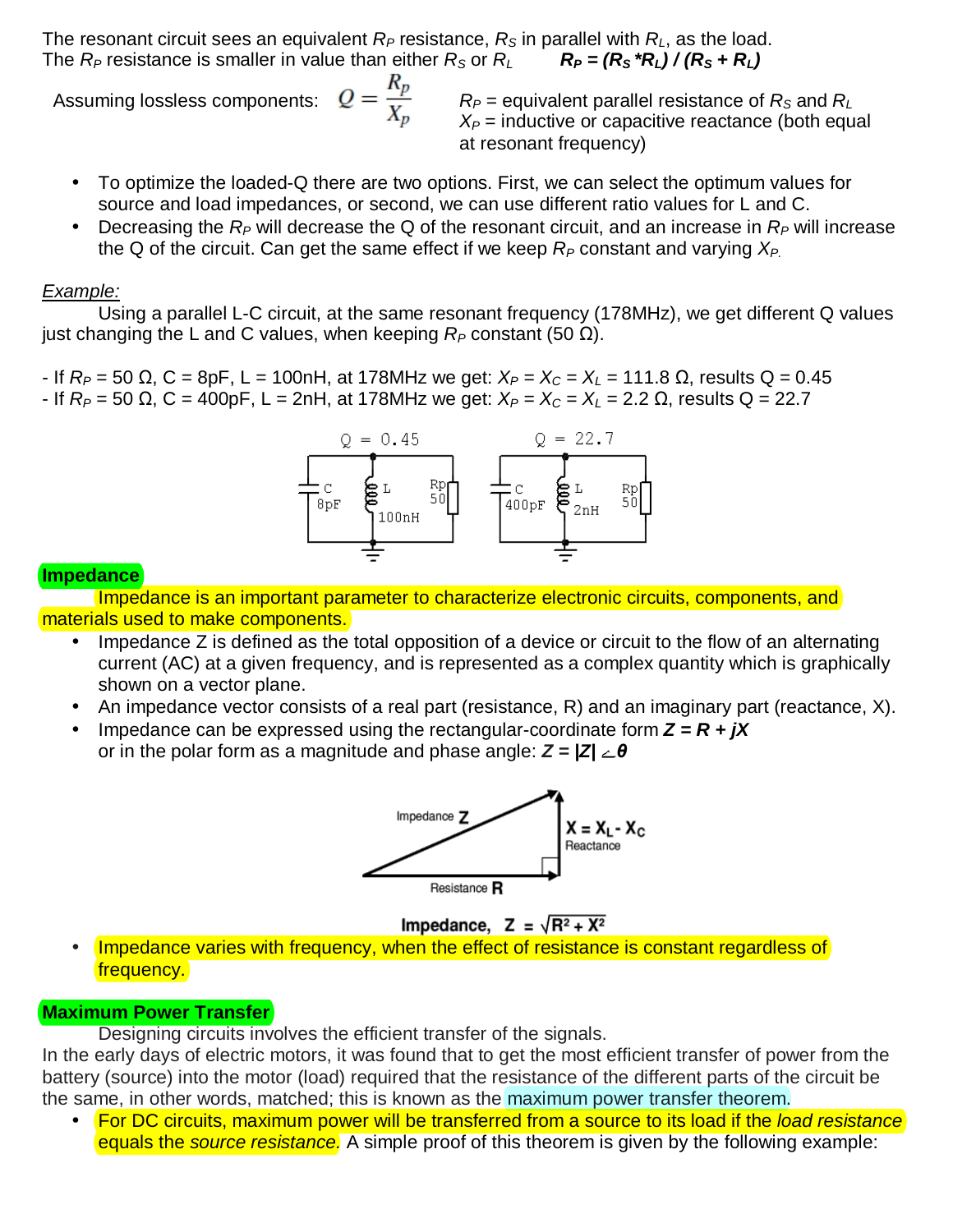

The circuit and graph to prove the condition for maximum power transfer

$$
v_{OUT} = \frac{R_L}{R_s + R_L} \left(v_s\right)
$$
\n
$$
v_{OUT} = \frac{R_L}{R_s + R_L} \left(v_s\right)
$$
\n
$$
= \frac{R_L}{\left(R_s + R_L\right)^2} \left(v_s^2\right)
$$

(*v<sup>s</sup>* and *vout* refer to r.m.s. value)

With the equation above we can calculate and plot the power delivered to the load for various load resistances. When the load is zero, no power can be delivered to it, and as the resistance  $R<sub>l</sub>$  increases above zero, the voltage across it and dissipated power increases.

As the  $R_L$  further increases, the value of *Pout* reaches a peak (where  $R_L = R_s$ ) and thereafter decreases.

## **Impedance Matching**

Impedance Matching was originally developed for electrical power, but can be applied to any other field where a form of energy (not necessarily electrical) is transferred between a source and a load.

- The first Impedance Matching concept in RF domain was related to antenna matching. Designing an antenna can be seen as matching the free space to a transmitter or receiver.
- Impedance Matching is always performed between two specified terminations.
- The main purpose of Impedance Matching is to match two different terminations ( $R_{source}$  and  $R_{load}$ ) through a specific pass-band, without having control over stop-band frequencies. We may assume that component losses are negligible but parasitic effects need to be considered.
- The main role in any Impedance Matching scheme is to force a load impedance to "look like" the complex conjugate of the source impedance, and maximum power can be transferred to the load.
- When a source termination is matched to a load with passive lossless two-port network, the source is conjugated matched to the input of the network, and also the load is conjugate matched to the output of the network.
- Any reactance between *R<sup>s</sup>* and *R<sup>L</sup>* reduces the current in *R<sup>L</sup>* and with it the power dissipated in *RL*.

To restore the dissipation to the maximum that occurs when  $R_s = R_l$ , the net reactance of the loop must be zero. This occurs when the load and source are made to be complex conjugates one of another, so they have the same real parts and opposite type reactive parts.

If the source impedance is  $Z_s = R + jX$ , then its complex conjugate would be  $Z_s^* = R - jX$ .



Impedance Matching of a resistive source and a complex load for maximum power transfer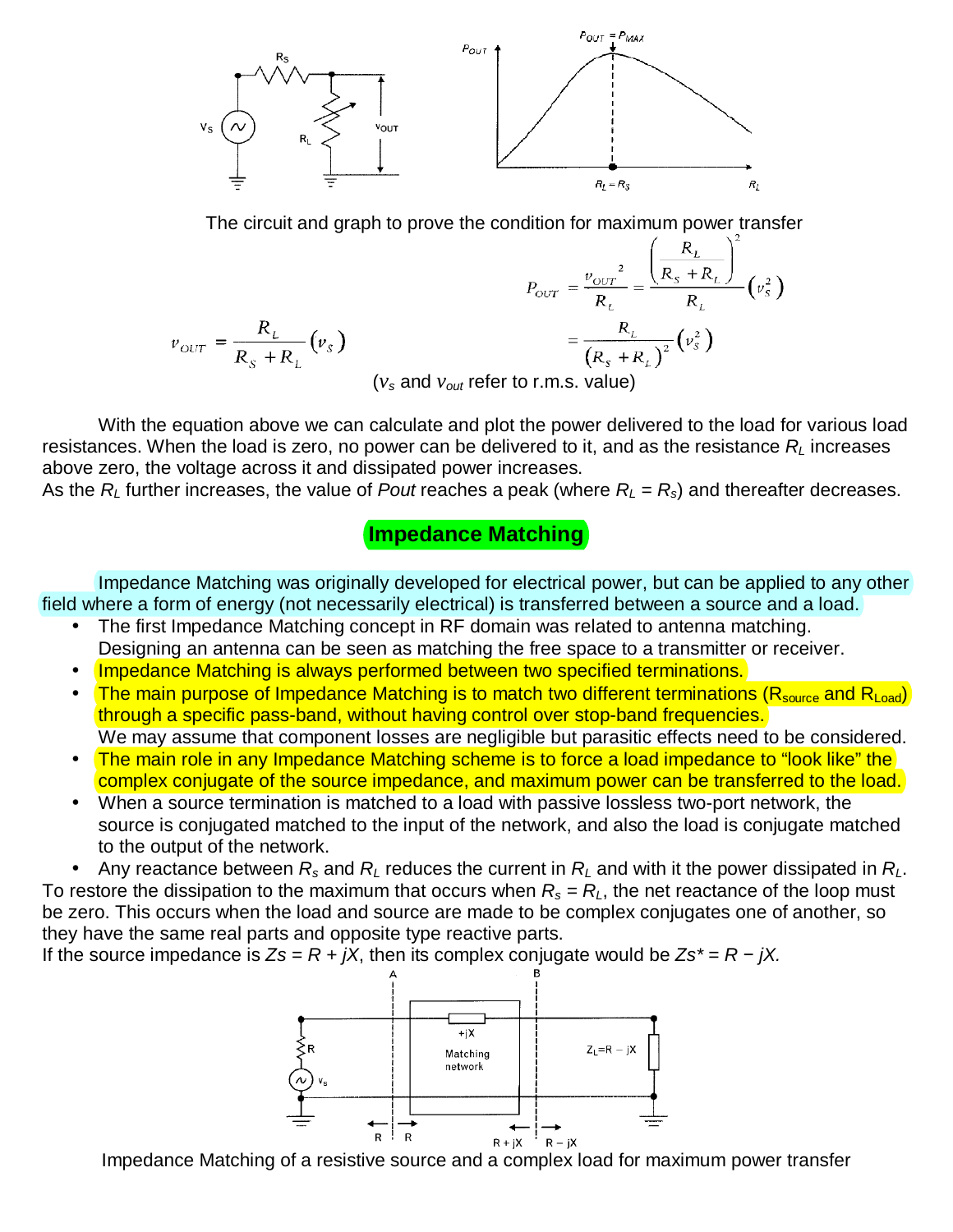- Using only one series reactive element between two equal resistive terminations creates a voltage drop that reduces the voltage across the load. Impedance Matching can eliminate or minimize the unwanted reactance through a range of frequencies.
- The matching process becomes more difficult when real parts of the terminations are unequal, or when they have complex impedances.

## *Example:*

.

Match a 50  $\Omega$  resistive source at 100MHz, to a 50  $\Omega$  resistive load that has in series a 1.59pF capacitance.

Since the terminations are equal, the required matching circuit can be a series inductor to negate the reactance of the series capacitance.

 $X<sub>C</sub> = 1$  / (ω x C) = 1 / (2 x π x f x C) = 1 / (2 x 3.14 x 100 x 10<sup>6</sup> x 1.59 x 10<sup>-12</sup>) = 1000 Ω At 100 MHz the capacitive reactance  $Xc = -11000 \Omega$ 

We need to negate this capacitive reactance by adding +j1000  $\Omega$  in series (series inductor). At resonance:  $X_C = X_L = \omega \times L$ 

The matching inductor: L = X<sub>L</sub> / ω = 1000 / (2 x π x f ) = 1000 / (2 x 3.14 x 10 x 10<sup>6</sup>) = 1.59uH Adding just a 1.59uH series inductor between the two resistive terminations provides match at 100MHz.

• Conjugate match is obtained only at one frequency, where the two reactive components resonate. As the frequency is increased or decreased from this value, the transmitted power rolls off at a rate determined by the loaded-Q of the circuit.



When  $R_s = R_l$  matching requires only a series reactive element

The 3-dB frequency bandwidth of a matching network is:  $BW_{3dB} = f_R / Q_{SRES}$ 

## Q for series resonance is:

## **Qseries = (Reactance of one resonant element at fR) / (Total series resistive loading)**

In the above example using 1000 Ω reactance, and (50+50)Ω total resistive loading, gives Q<sub>series</sub> = 10 So, BW<sub>3dB</sub> =  $(10 \times 10^6)$  / 10 = 10MHz

If in the above example the load capacitance was in parallel with  $R_L$ , then a parallel inductor would be used to resonate the load parasitic capacitance.

In this case Q for parallel resonance is:

**Qparallel = (Total parallel resistive loading) / (Reactance of one resonant element at fR)** 

• Matching high-Q terminations leads to narrow bandwidths.

For a given resistance, there are few possibilities for high-Q when associated parasitic reactance is one of the following:

- Large series or small parallel inductance
- Small series or large parallel capacitance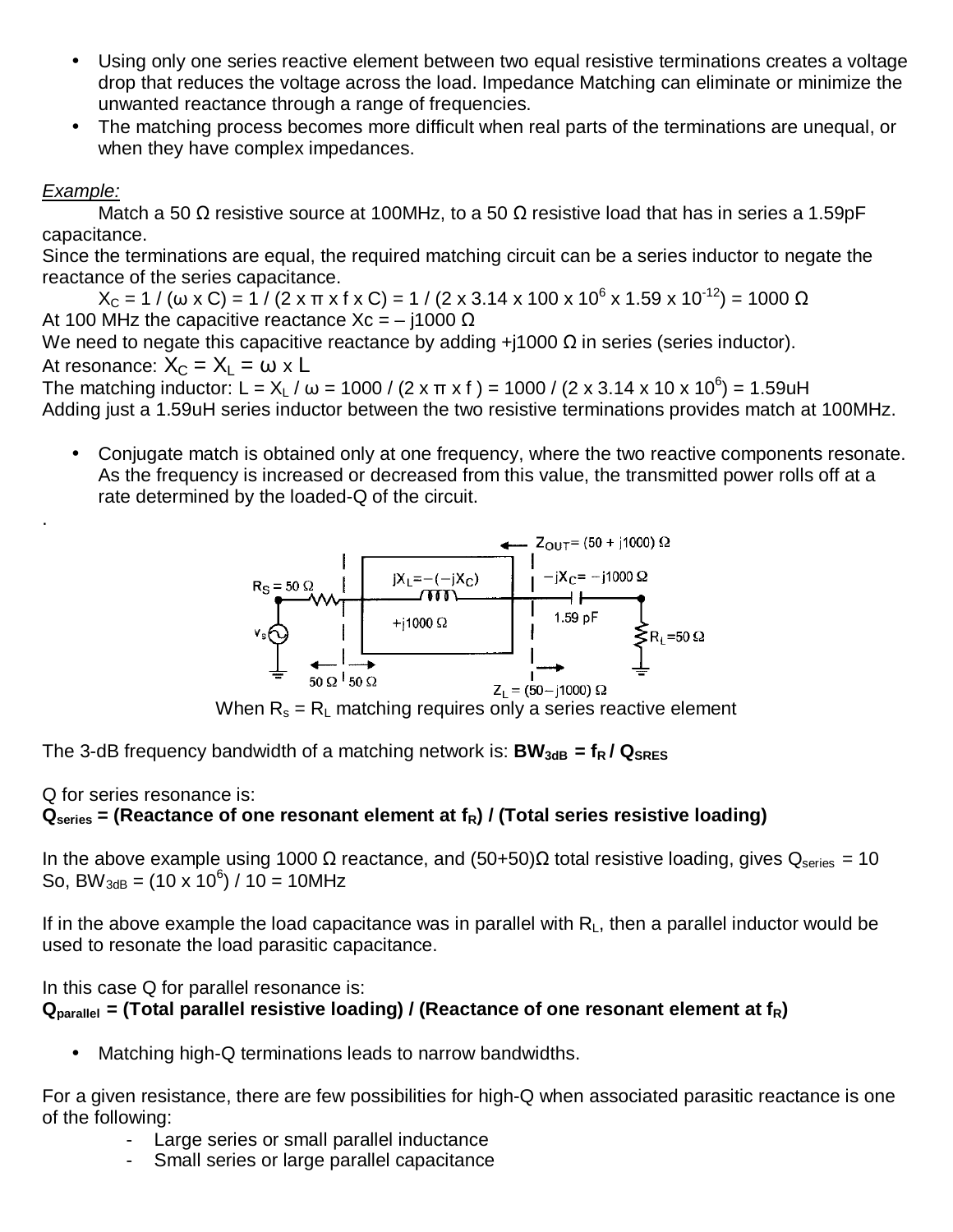When the resistive portion is very small or very large (i.e. input resistance of a high-power transistor, or output impedance of a low-current device), even small amount of parasitic inductance or capacitance can lead to high-Q making Impedance Matching a challenging task.

- In parallel resonant circuits, high-value loading resistors lead to high-Q, while in series circuits the opposite is true.
- A broader band match usually can be obtained when the tuning is performed close to the load. Accepting an approximate match at the center frequency may result in a better average match over the operating band.

Common mistake of Impedance Matching is to connect a source *Zs = R +jX* to a load *Z<sup>L</sup> = R + jX*. The net result is the real part of the source, *R*, sees an effective load of *R + j2X*, leading to power reflection back to the source.



## **Interconnecting two identical complex impedances doesn't lead to maximum power transfer**

If the two terminations are not equal (as in the previous example) first have to develop a technique to take care about this issue, and then expand the technique to also include reactive elements. At a single frequency, an appropriate pair of L-C elements can provide a match to both terminations.

**Impedance Matching using Resistor Networks**

Using a resistive network can match simultaneous input and output, **but create more loss**.



 $R1 = R<sub>S</sub> - (R<sub>L</sub><sup>*</sup>R2) / (R<sub>L</sub>+R2)$  $R2 = R_L - \sqrt{(R_S)/ (R_S - R_L)}$ 

For example, if there is a series-parallel resistor combination to match 50  $\Omega$  source and 5  $\Omega$  load simultaneous, the transmission loss it will increases to 21.6dB.

#### **Impedance Matching using Transformers**

Another possible option to match resistive source and resistive load is to use transformers.

- Transformers convert source power from one voltage and current level to another voltage and current level.
- The load impedance is transformed as a square of the voltage-transformation ratio.

The ratio of the voltage transformation comes from the number of turns on the input winding (primary), divided by the number of turns on the output winding (secondary).

To achieve Impedance Matching, the Turns Ratio of the transformer is the square root of the ratio of Load Resistance over the Source Resistance.

## **Turns Ratio = √ (Load Resistance / Source Resistance)**

For example to match a 50 Ω resistive source to a 5 Ω resistive load we need a transformer with

Turns Ratio = 
$$
\sqrt{\frac{5}{50}} = 0.32
$$

That means if the primary has 100 turns, the secondary must have 100 x  $0.32 = 32$  turns.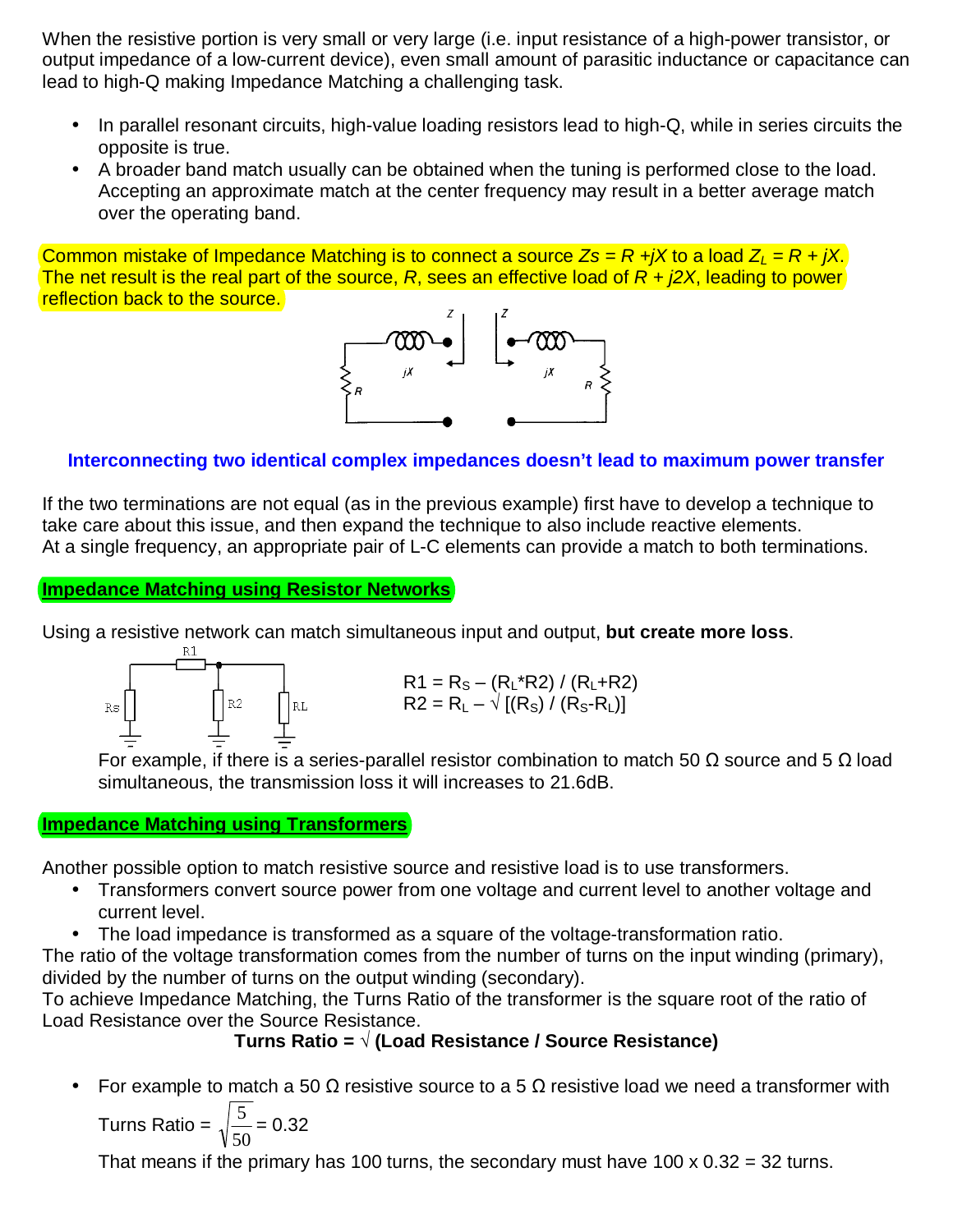The terms step-up or step-down refer to ability of the transformer to change (transform) the voltage or the current that passes through it.

- The amount of power ( $P = I \times V$ ) that goes into a transformer is always equal to the amount of power that comes out (discounting negligible losses). While a step-down transformer is changing the input voltage to a lower voltage, it is also changing the input current to higher current.
- Transformers match only the "real" part of the impedance. If there is a large amount of reactance in the load, a transformer will not eliminate these reactive components. In fact, a transformer may exaggerate the reactive portion of the load impedance. This reactive component results in power that is reflected to the generator.
- Transformers however works poorly at microwave frequencies, but provide wider bandwidths than L-C matching circuits.

Advantages of using transformers for Impedance Matching are:

- Wide bandwidth, exceeding 1000 MHz.
- Excellent amplitude and phase balance.
- Higher return loss (lower VSWR) at the primary side.

## **Impedance Matching using Quarter-Wave (λ/4) Transmission Lines**

An impedance transformer may be realized by inserting a section of a different transmission line with appropriate characteristic impedance.

A quarter-wave impedance transformer is a component used in RF engineering consisting of a length of transmission line one quarter of a wavelength  $(\lambda/4)$  long and terminated in some known impedance  $Z_L$ .

- Although quarter-wave transformer can in theory used to match complex impedances, it is more common to use it to match real impedances.
- However, a complex load impedance can always be transformed to a real impedance by adding the correct series or shunt reactive component.

At the operating frequency, the electrical length of the matching section is  $\lambda/4$ . But at other frequencies the length is different, so a perfect match is no longer obtained. The quarter wave transformer has a limited bandwidth, like other transformation methods.



The characteristic impedance of the quarter-wave line is the geometric average of  $Z_{\text{in}}$  and  $Z_{\text{L}}$ .



A quarter-wave λ/4 transformer provides a perfect match at only one frequency.

A broadband design may be obtained by a cascade of λ/4 line sections of gradually varying their characteristic impedance.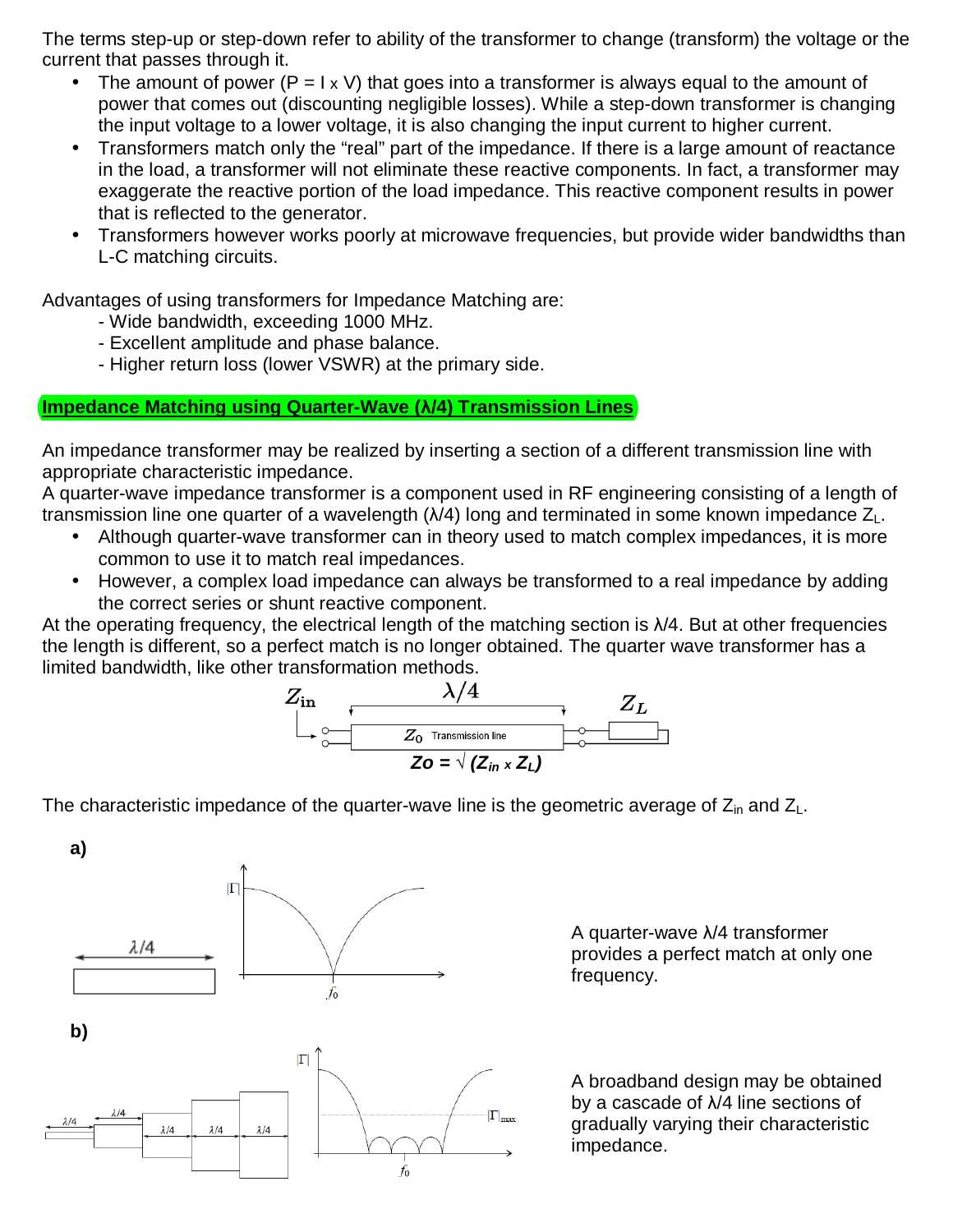It is not possible to obtain exactly zero reflection coefficient for all frequencies in the desired band. Therefore, available design approaches specify a maximum reflection coefficient (or maximum VSWR) which can be tolerated in the frequency band of operation.

• The change of characteristic impedances Zn must increase ore decrease monolithically.

**c)** 



Another broadband matching approach may use a tapered line transformer with continuously varying characteristic impedance along its length (characteristic impedance varies continuously in a smooth fashion).

In this case, the design obtains reflection coefficients lower than a specified tolerance at frequencies exceeding a minimum value.

• The required length of the taper section should be about 0.5 to 1.5 of wavelength.

A different narrow-band approach involves the insertion of a shunt imaginary admittance on the line. Often, the admittance is realized with a section (or stub) of transmission line and the technique is commonly known as stub matching. The end of the stub line is short-circuited or open-circuited, in order to realize an imaginary admittance.

A second narrow-band example involves the insertion of series impedance (stub) along the line.





**Impedance matching using L-C sections**

## **Any two resistive terminations can be simultaneous matched by adding two reactive elements between them.**

If we need to match in a narrow frequency a source Rs and a load RL, we can get almost the same performance by using a high-pass or low-pass network configuration.

The pass-band performances near the matching frequency are very similar for both networks, when the out-of-band characteristics of the low-pass and high-pass are different.

A low-pass rejects signals at the high-end, and allow passing at low frequencies.

The high-pass network does the opposite.

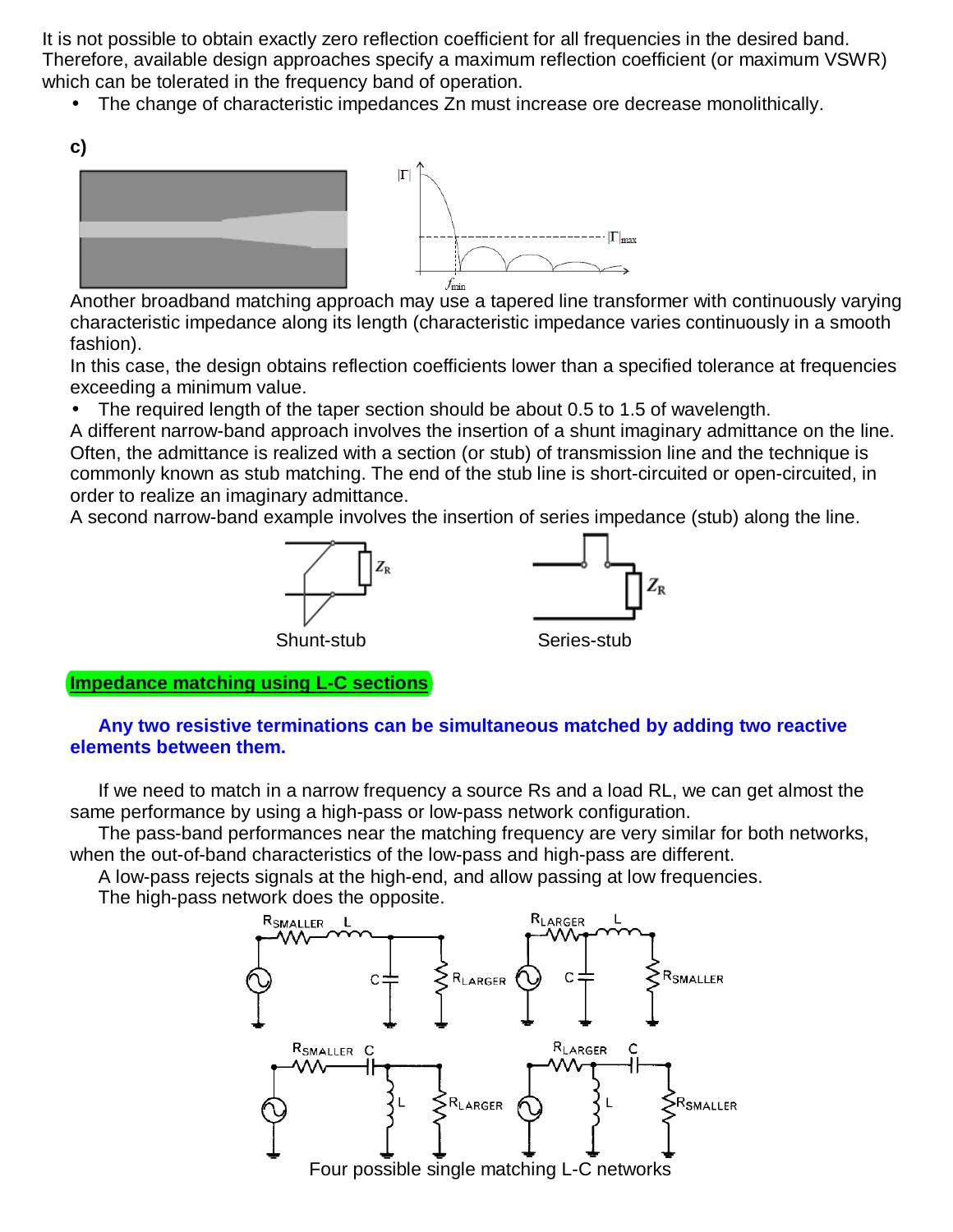#### **To increase the impedance level, the series matching element must be placed next to the termination with smaller resistance.**

Steps to follow for Impedance Matching using two reactive elements:

**1)** Add a series reactive element next to  $R_{SMALLER}$  and a parallel one to  $R_{LARGE}$ . Series element could be either Inductor or Capacitor but the parallel one must be opposite type.

If the series element is an inductor we create a low-pass topology, and when the series element is a capacitor we get a high-pass topology.

- In case of transistor matching, usually the gain of the transistor is higher at lower frequencies, so there may be a low-frequency stability problem. In such a case, sometimes a high-pass LC network at the input (series C, shunt L) may be more stable.
- At the output of the transistor harmonic filtering is required this can be done with a low-pass matching network (series L*,* shunt C).

2) Add a series reactive element to R<sub>SMALLER</sub> and a parallel one to R<sub>LARGER</sub>, forms two sub-networks, one inductive and other capacitive (one in series and one in parallel), and they must represent complex conjugates impedances to each other, at design frequency.

Therefore, the Q-factors of these two sub-networks must be equal at the matching frequency.



**3)** Knowing the Q-values, we can find the series and parallel elements, reactances, and get the values of the inductor and capacitor of the network using the following equations:

$$
L_{\text{nH}} = \frac{0.159 X_L}{f_{\text{GHz}}} = \frac{0.159 Q_s R_{\text{SMALLER}}}{f_{\text{GHz}}} = \frac{0.159 R_{\text{LARGE}}}{f_{\text{GHz}} Q_p}
$$

$$
C_{\text{pF}} = \frac{159}{f_{\text{GHz}} X_c} = \frac{159}{f_{\text{GHz}} Q_s R_{\text{SMALLER}}} = \frac{159 Q_p}{f_{\text{GHz}} R_{\text{LARGE}}}
$$

*Example:* 

To match a 5  $\Omega$  to a 50  $\Omega$  resistive load at 850MHz, we can add a series inductor to R<sub>SMALLER</sub> (5  $\Omega$ ) and a shunt capacitor to  $R_{LARGE}$  (50  $\Omega$ ).

To calculate the required Q-factors for the new sub-networks:

$$
Q_s = Q_p = \sqrt{\frac{R_{\text{LARGE}}}{R_{\text{SMALLER}}}} - 1 = \sqrt{\frac{50}{5} - 1} = 3
$$

To find the inductor and the capacitor values at 850MHz we use:

$$
L_{s} = \frac{0.159Q_{s}R_{s_{\text{SMALLER}}}}{f_{\text{GHz}}} = \frac{0.159(3)5}{0.85} = 2.8 \text{ nH}
$$

$$
C_{p} = \frac{159Q_{p}}{f_{\text{GHz}}R_{\text{LARGER}}} = \frac{159(3)}{0.85(50)} = 11.2 \text{ pF}
$$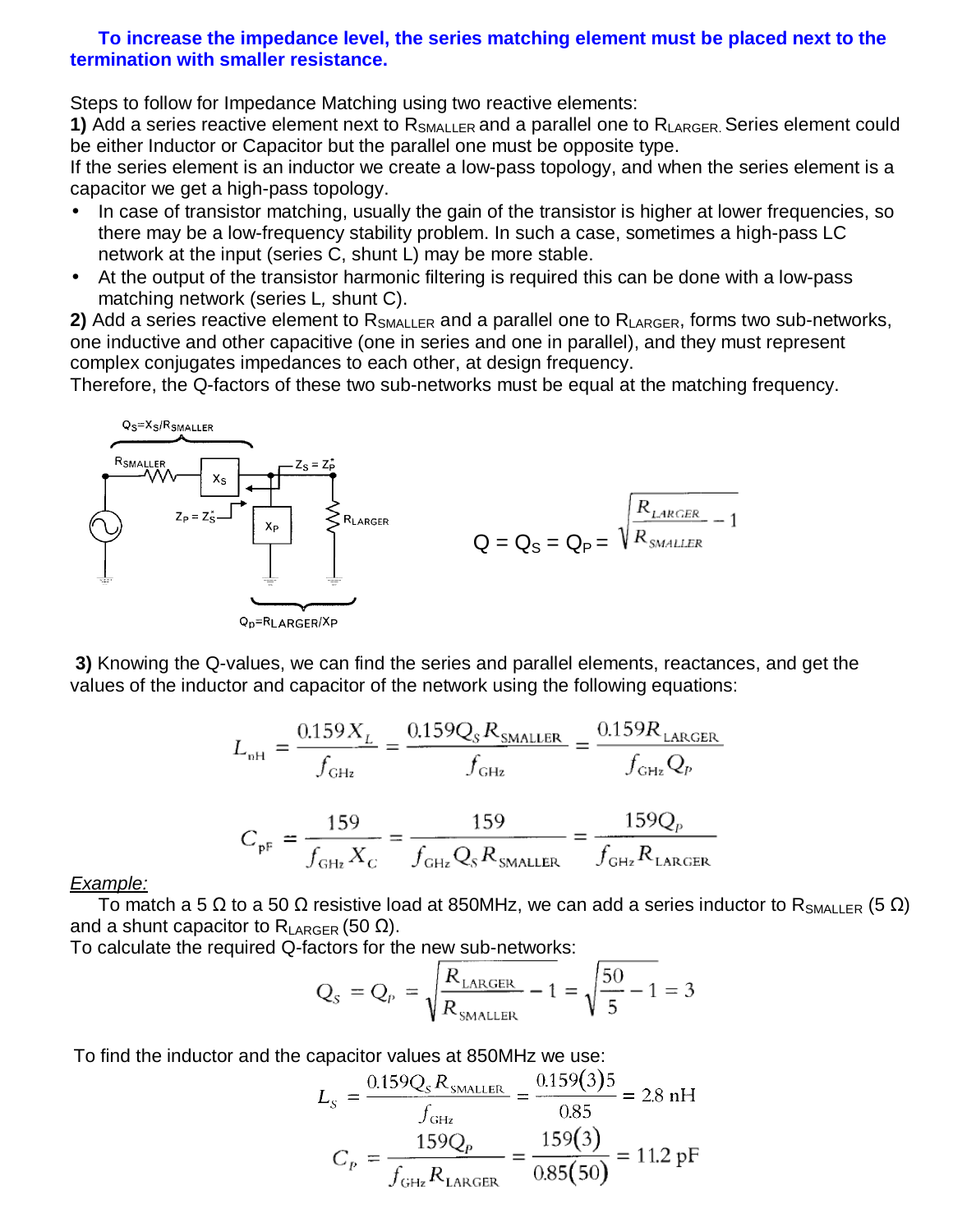

- A low-pass L-C section used to match two resistive terminations shows an asymmetric broadband frequency response, with negligible loss near the matching frequency.
- Loss below matching frequency is caused by the mismatch between the two terminations. Mismatch Loss  $_{[dB]} = 10^{\circ}$ LOG (1 -  $\Gamma^2$ )
- Loss above matching frequency is caused by the roll-off the low-pass network (12dB/octave slope).
- An L-C matching network response shows symmetry only near the matching frequency, and the 3dB bandwidth is meaningless if the mismatch loss between the two terminations is less than 3dB.

#### **Tapped Capacitive Impedance Transformer**

The tapped capacitor circuit is another approximate method for obtaining impedance level transformation.

When 
$$
R_s < R_L
$$
  $R_s$   $R_t$   $R_L \approx R_s \left( \frac{C_1 + C_2}{C_1} \right)^2$ 

The maximum value of the inductance L used by the tapped impedance transformer is:

$$
L_{\max} = \frac{R_L}{\omega \sqrt{\frac{R_L}{R_S} - 1}}
$$

The upper limit of L is when  $C_2$  is not required, while at low L/C ratios the circuit becomes sensitive to small component value changes.

As a general rule, L must be smaller than  $L_{MAX}$  but not very much smaller.

## *Example:*

If  $C_1$  = 100pF, and  $C_2$  = 200pF, we can match: Rs = 50  $\Omega$  with R<sub>L</sub> = 450  $\Omega$ If the matching frequency is 100MHz, the maximum value of parallel inductance will be,  $L = 253nH$ 

## **Bandwidth of the Matching Networks**

In the example above matching section can be either low-pass or high-pass. Comparing the frequency responses of the low-pass and high-pass networks shows considerable difference.

• The low-pass network absorbs the parasitics on both sides, while the high-pass circuit resonate them, resulting in narrower bandwidth.

If the bandwidth obtained by a single section L-C network is not sufficient, we can increase it by adding another section. Instead transforming the impedance directly from one to another, first transform to an intermediate impedance  $R_{INT}$  and finish the matching circuit with a second L-C section.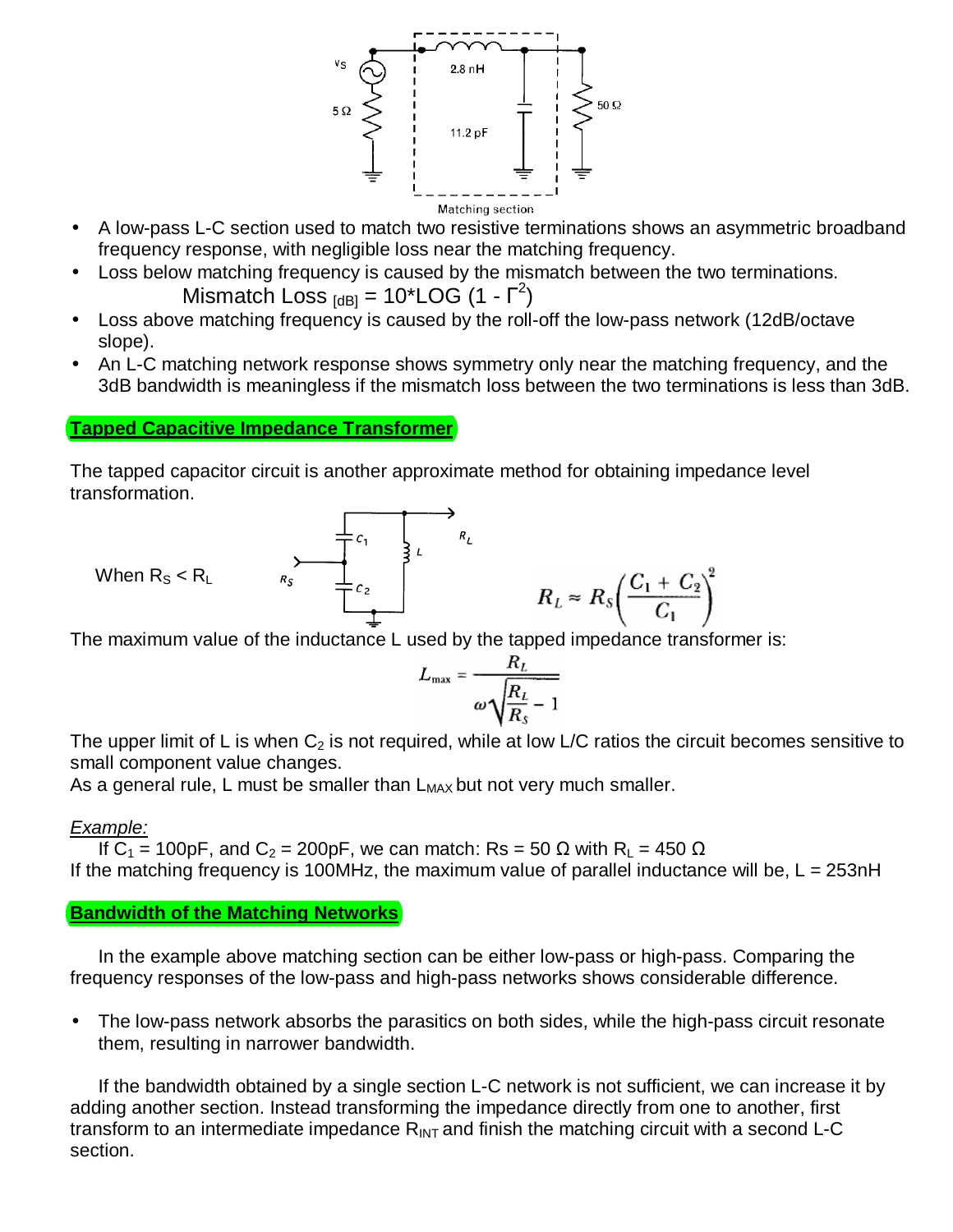Advantage of the Tee or Pi networks is, using an extra element there is an extra degree of freedom to control the value of Qn in addition to performing impedance transformation/matching.

- For equal component sensitivities set the  $R_{INT} = \sqrt{(R_S \times R_L)}$
- $\bullet$   $R_{INT}$  is not an actual component: it only indicates the intermediate impedance level.
- If the increase is not sufficient, adding more sections brings further bandwidth improvement. The bandwidth improvement is caused by reducing the termination ratio, which in turn reduces the Q of the matching sections.
- When 3 elements are used in a matching network, we are no longer limited to a single value of network Q as using 2 element circuit. For a given set of source/load resistances now we can select any Q higher than the one when using 2 element L –type network.
- The 3 element Pi or Tee type networks can match a source that is either higher or lower than the load resistance, simply by alternating ratio of the two shunt components.



Pi and T type matching networks on Smith chart

The **Pi network** can be described as two "back to back" L networks that are both configured to match the load and the source to a virtual resistance located at the junction between the two networks. The virtual resistance  $R_{INT}$  must be smaller than either  $R_S$  or  $R_L$  because is connected to the series arm of each L section.

 $R_{INT}$  is defined by the desired Loaded-Q of the circuit that was specified by the design process. **Pi Loaded-Q =**  $\sqrt{\left[(R_{\text{LARGE}}/R_{\text{INT}}) - 1\right]}$  **where**  $R_{\text{LARGE}}/R_{\text{INT}}$  **is the largest terminating resistance Rs or**  $R_{\text{L}}$ **.** 

The **Tee network** design is the same as for Pi network except that with Tee you match the load and the source, through two L-type networks to a virtual  $R_{\text{INT}}$  resistance which is larger than either Rs or  $R_{\text{L}}$ . The Tee network is often used to match two low valued impedances when a high-Q arrangement is needed. The Loade-Q of the Tee network is determined by the L section that has the highest Q. The L section with highest Q will occur at the end which has the smallest terminating resistance (each terminating resistor is in the series leg of each network)

**Tee Loaded-Q =**  $\sqrt{(R_{INT} / R_{SMALLEST})}$  **-1] where**  $R_{SMALLEST}$  **is the smallest terminating resistance Rs or**  $R_L$ **.** 

## **Impedance Matching of Complex Terminations**

- In case of complex loads maximum power will be transferred when source is conjugately matched to a load. So, transform one complex termination to the complex conjugate of the second termination.
- If a load is purely resistive, the source should appear to be resistive with the same value.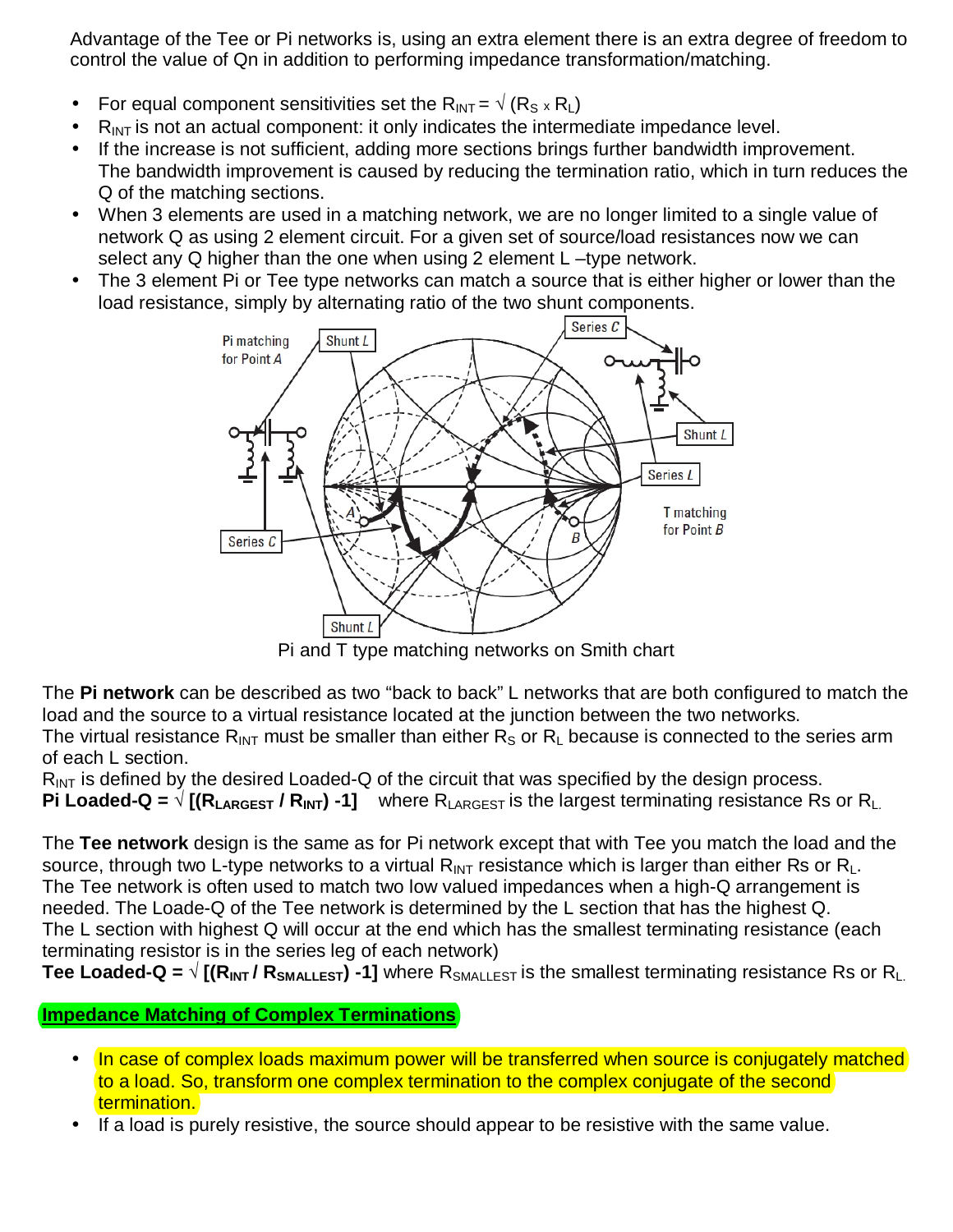- If the load is complex the source should appear to have the same resistance but the opposite reactance. The two reactances will then cancel (resonate) leaving only the identical source and load resistances.
- When a network transforms a given load to complex conjugate of a given source, the reverse is also true. The source is simultaneously transformed by the same network into complex conjugate of the load.

When one or both of the impedances to be matched already has imaginary parts, two possibilities exist for computing (absorption or resonance).

- Absorb the parasitic into matching network.
- Resonating the excessive parasitic inductance or parasitic capacitance.
- Source and load inductance or capacitance may be integrated into the matching network as long as the Q-factor of the termination does not exceed the computed nodal-Q of the L-C network. The limit is set by the resistance ratio of the terminations to be matched.

When the parasitic of termination exceed the maximum value that the matching network can absorb use one of the two situations:

- Fully resonate the parasitics and proceed matching to the leftover resistive part of the termination

- Resonate only the excessive part of the parasitic and use the remainder as part of the matching circuit.

• Both these resonance-based techniques reduce the bandwidth, the more reactance we have to resonate, the narrower the frequency response becomes.



When the Q of a termination exceeds the limit set by the nodal-Q calculations, we need to neutralize the excessive amount of parasitic reactance.

In the example below, the 20pF parallel load capacitance is 8.8pF higher than the maximum limit, set by the computed Q of 3.0, and it is fully resonated by the inductor  $L_{R}$ .

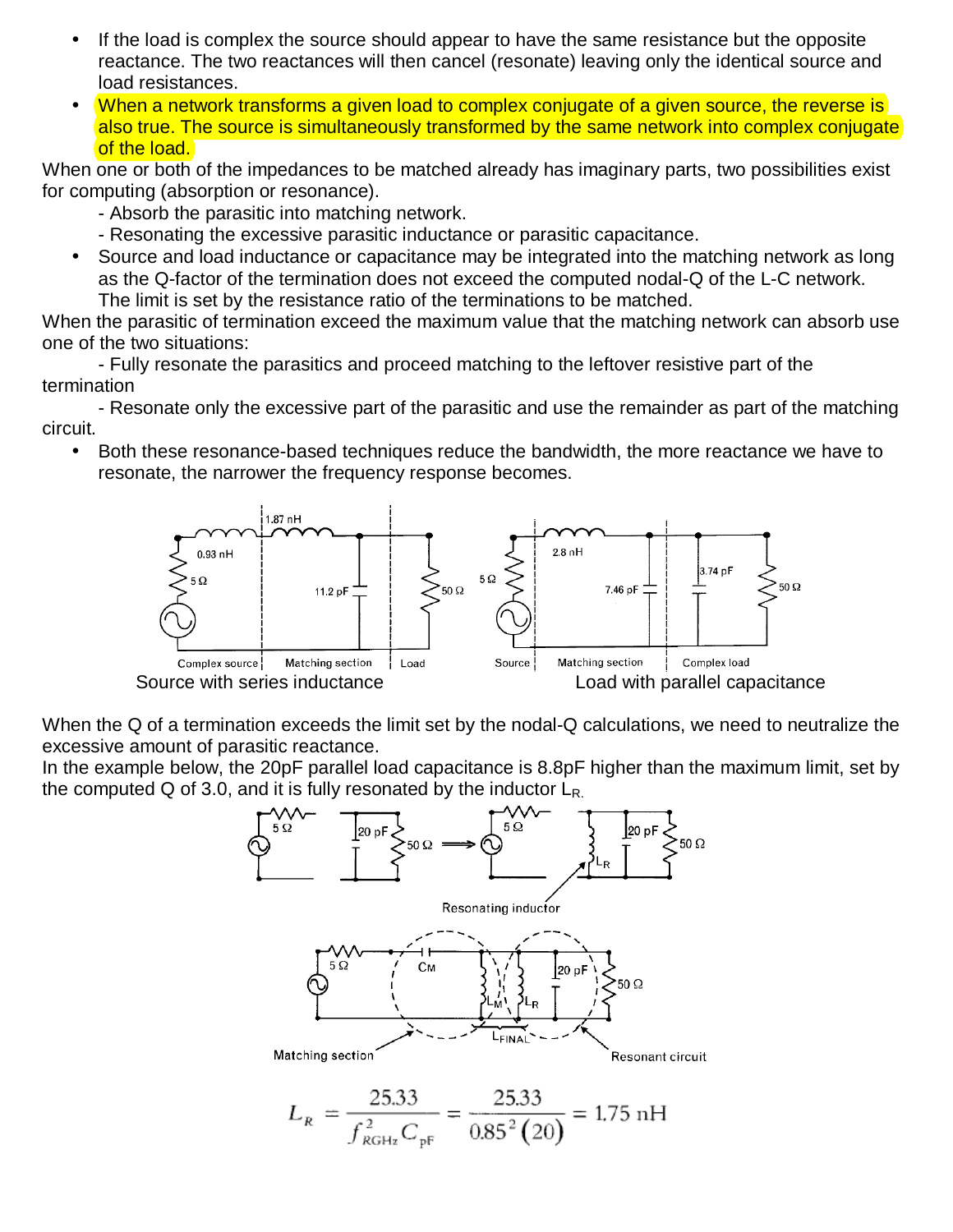$$
L_M = \frac{0.159R_{\text{LARGE}}}{f_{\text{GHz}}Q_p} = \frac{0.159(50)}{0.85(3)} = 3.12 \text{ nH}
$$

$$
C_M = \frac{159}{f_{\text{GHz}}Q_sR_{\text{SMALLER}}} = \frac{159}{0.85(3)5} = 12.47 \text{ pF}
$$

after that we can combine  $L_R$  and  $L_M$  in a single parallel inductor  $L_{MR}$ 

$$
L_{_{MR}} = \frac{L_{_R}(L_{_M})}{L_{_R} + L_{_M}} = \frac{1.75(3.12)}{1.75 + 3.12} = 1.12 \text{ nH}
$$

If the inductor  $L_R$  is selected to resonate 8.8pF of the 20pF load capacitance, the remaining 11.2pF can be used with inductor *L<sup>M</sup>* to match the two terminations.

We get more bandwidth this approach compared to the circuit shown above.





**Impedance Matching with Transmission Lines using Smith Chart**

Smith Chart is a good choice when Impedance Matching is done using transmission lines.

- Cascading transmission lines always follow a clockwise rotation on the Smith Chart.
- Moving away from a termination on a transmission line, always follow a clockwise circular rotation on the Smith Chart.
- If the chart is normalized to the characteristic impedance of the transmission line, the rotation is a along a concentric circle.
- The radius of the concentric circle is determined by the normalized termination.



A complex source can be matched to the  $50\Omega$ load with a cascade series transmission line and a parallel short-circuited stub.

There are 4 adjustable parameters:  $Z_{\text{TL}}$ ,  $\Theta_{\text{TL}}$ ,  $Z_{\text{SS}}$ ,  $\Theta_{\text{SS}}$ 

A parallel stub is treated as an equivalent parallel inductor or capacitor at specific frequencies, depending on what type of reactance it represents.

If we use several cascade lines with different characteristic impedances, the Smith chart must always be renormalized to the appropriate impedance.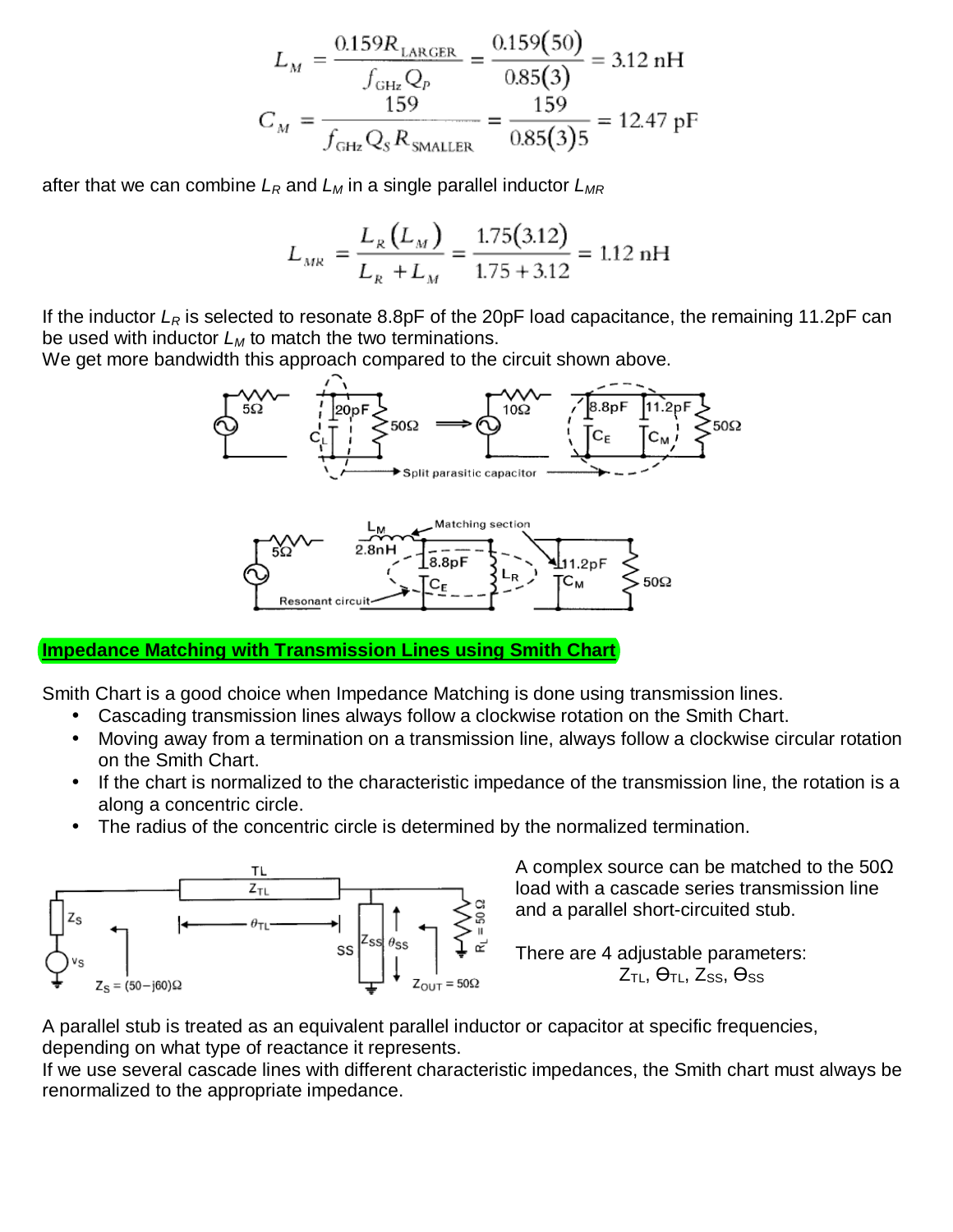

- Following a counter-clockwise rotation on the chart is equivalent to de-embedding, which is incorrect for this application.
- Moving away from any termination (source or load) with a transmission line, always leads to a clockwise rotation.
- In general, one shunt capacitor and two series transmission lines is sufficiently to transform any load to any input impedance.

#### *Example:*

Transform a load  $Z_L = 30 + j10$ , to an input  $Z_{in} = 60 + j80$ , at frequency f = 1.5GHz

Steps for Impedance Matching with Transmission Lines using Smith chart:

- From  $Z_L$  go to point A using a series-TL  $(l_1 = 0.055\lambda)$
- From point A go to point B using a shunt capacitor  $(C1 = 4.37pF)$
- From point B go to  $Z_{in}$  using a series-TL  $(l_2 = 0.26\lambda)$





#### l, **Impedance Matching Guide using Smith Chart**

Impedance Matching issues can be analyzed as trajectories on the Smith Chart, where the addition of a series or shunt component moves the total impedance along constant impedance, admittance, or resistance circles.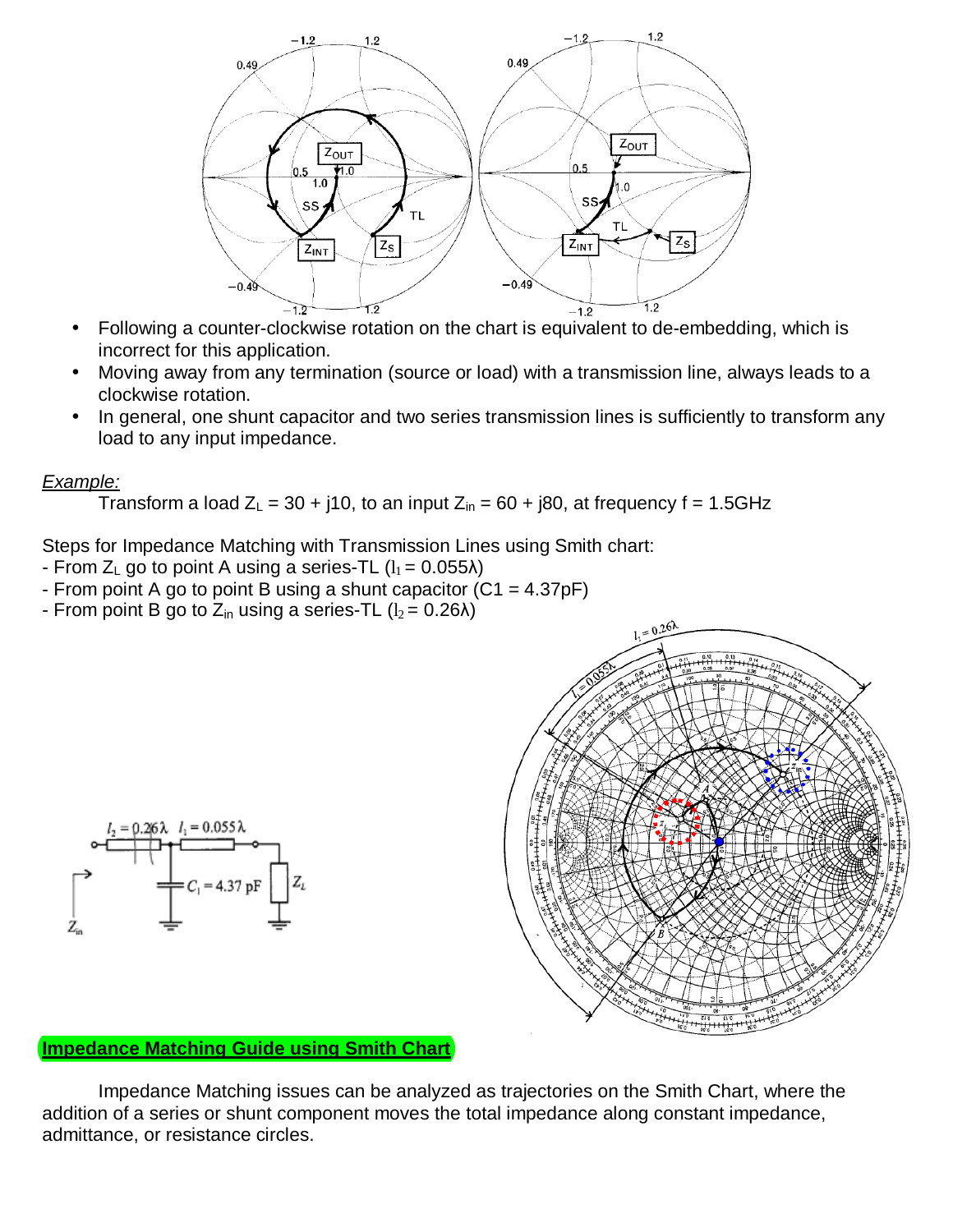

- If the task is to match specific impedance to a reference impedance (generally to 50  $\Omega$ ), then the target of the impedance matching is to arrive at the center of the Smith Chart by moving along the arcs from the initial point.
- If the task is to provide impedance matching to an impedance other than the reference impedance, then the end point of the matching trajectory must be the conjugate of the target impedance.

Constant-Q lines can be plotted on the Smith Chart to estimate the matching network bandwidth.



- The closer an Impedance Matching trajectory comes to the edge of the Smith Chart, the narrower the bandwidth.
- Maximum bandwidth for a given matching network can be obtained by keeping the trajectories short, well away from the edges of the Smith Chart, and as close as possible to the real axis.
- If the target is to design a circuit with a specific bandwidth (equal to a certain Q), one vertex of the matching trajectory must touch the desired constant-Q arc, and all other trajectory points should be well inside of lower Q regions.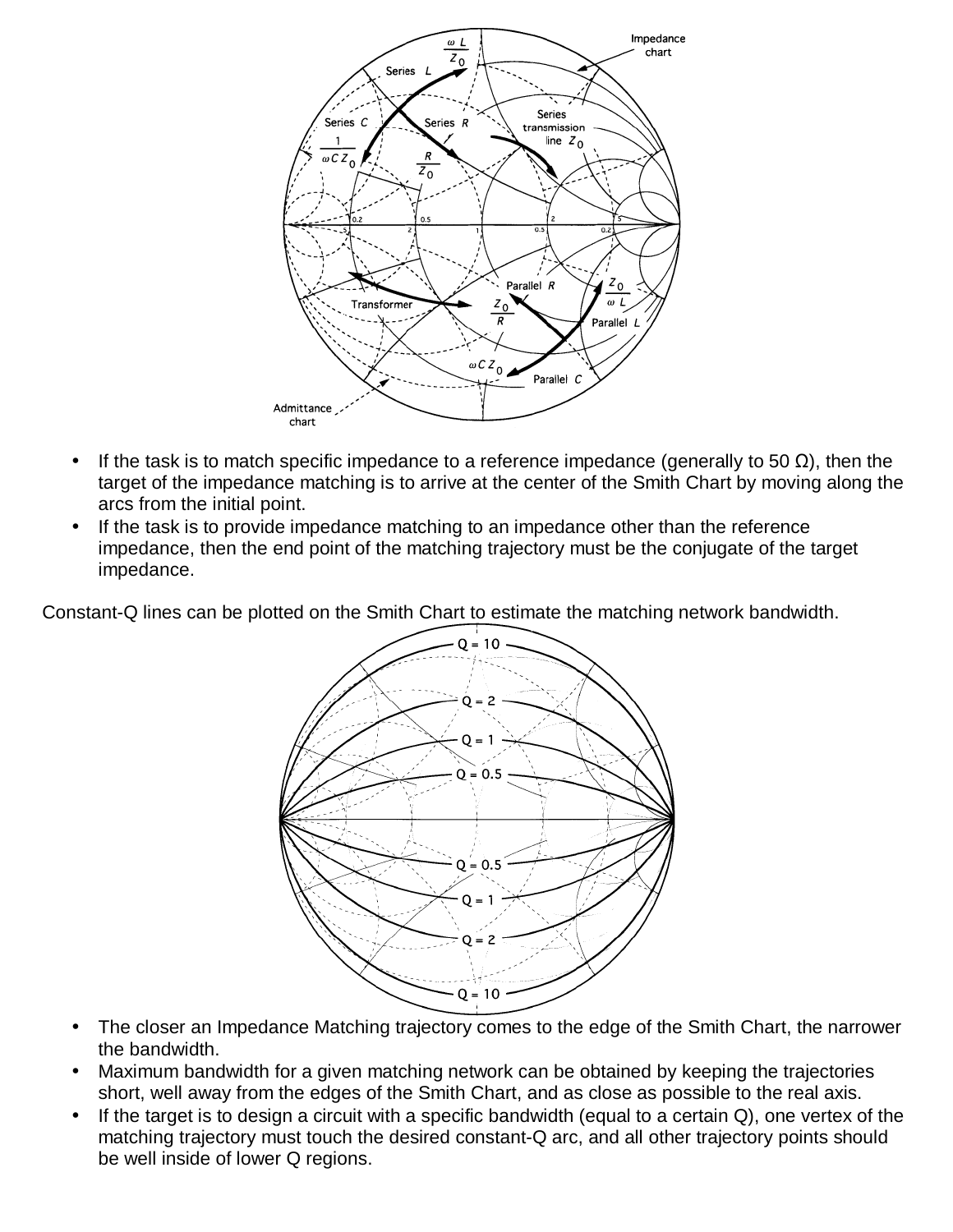## **Impedance Matching of Balanced Circuits**

- Introducing a virtual ground between the terminals of the balanced circuit ports, the Impedance Matching of balanced circuits can be reduced to the situation of single-ended circuits.
- Then we can match the individual halves of the balanced circuits the same was as in single-ended circuits.
- After the networks are derived, the virtual ground may be eliminated to save components.

#### *Example:*

I we have to match at 850MHz the 10 Ω differential output  $Z_{\text{OUT}}$  of an amplifier, to the 100 Ω input impedance  $Z_{IN}$  of the second amplifier, we can use the following approach.<br> $Z_{OUT} = 5 \Omega$ 



With the help of a virtual ground the balanced ports can be split into unbalanced ports. Input and output impedances of the unbalanced ports are half of the balanced ports.



The unbalanced L-C circuit used to match 5  $\Omega$  to 50  $\Omega$  is a standard L-type matching network using a series L and a shunt C.



• After establishing the unbalanced matching circuits the virtual ground can be eliminated. The two 11.2pF capacitors can be combined into a single floating 5.6pF capacitor. The two balanced ports are now matched to each other at desired frequency.